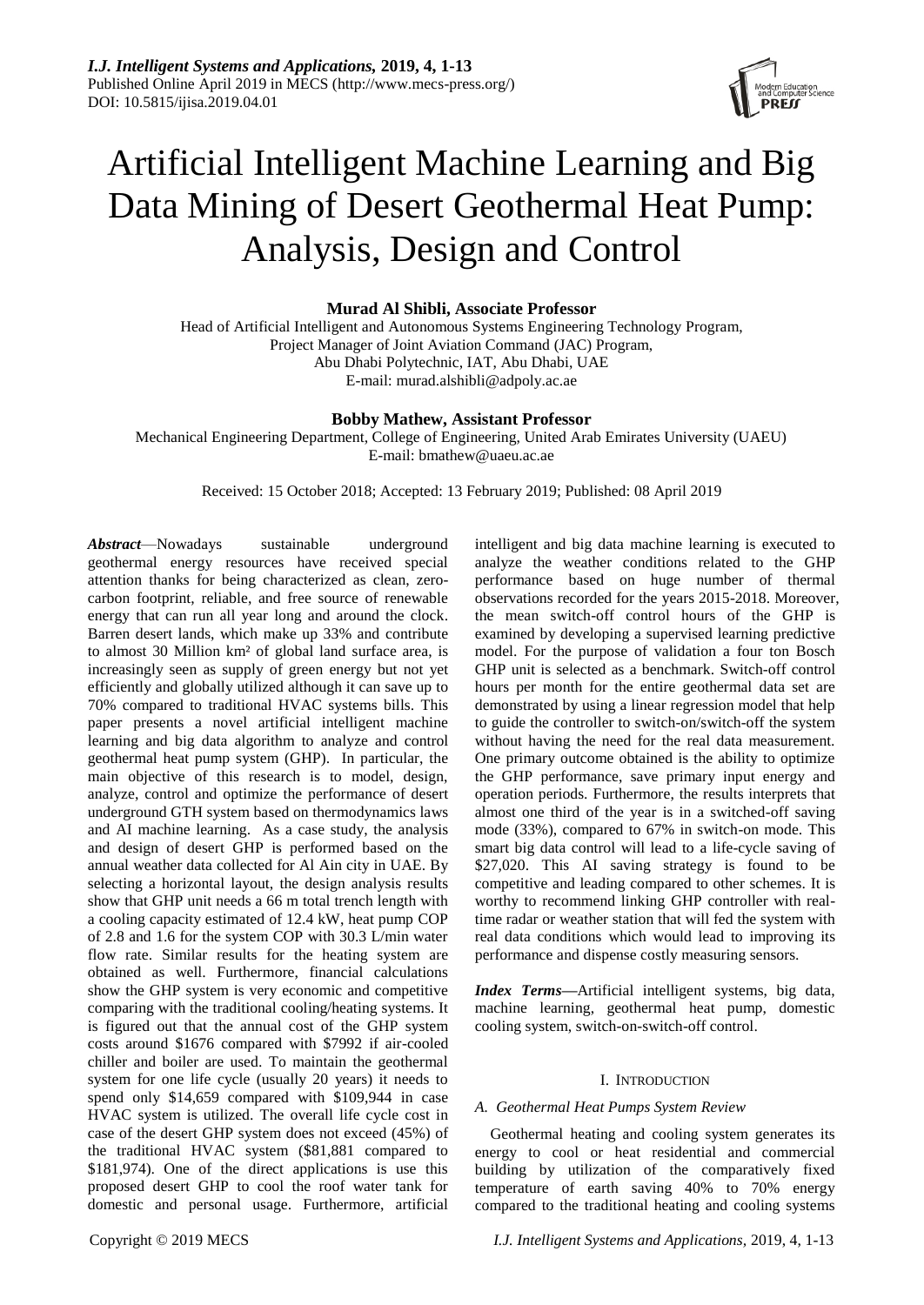(HVAC). Although traditional HVAC systems use fuel to produce heat, geothermal heat pumps (GHP) use electrical power to basically remove heat from the soil into houses, resulting in much more thermal efficiencies. Fuel-based burning heaters efficiency can reach up to 95%, compared to more than 400% actual equivalent efficiency when applying geothermal heat pumps due to removing up to 4 units of heat load for one single electrical power unit required to operate the system.

A fundamental feature of earth-based source geothermal heat pump uses soil or underground water as the input source of heat in winter and cold seasons, meanwhile it becomes oppositely the sink to extract heat from homes in summer and hot seasons as depicted in Fig. 1. This is basically is implemented through a heating cycle of the geothermal heat pump system by using a serial pipes network loop to remove heat from earth. As a result warm air can be supplied to residential closed areas through an air duct circuits. Similarly, the heat source can be used to heat-up water supply as well as warming up domestic floor layouts. In the contrary, in summer seasons the cooling system of the same geothermal heat pumps systems can be activated by reversing the heat loop to supply air-conditioned spaces. Air-conditioning mode of geothermal systems can be operated by removing the heat indoor spaces and rejecting it back into the ground series piping loop to heating domestic water supply. As a result of such a reversal thermal process, cooled air is provided to through the air ducting system.



Fig.1. Geothermal Heat Pump Horizontal Layout

It is reported that the world total electrical energy was 13,267 billion kWh in 1995 [1]. Only 0.4% of this world total electrical energy (38 billion kW) was generated by geothermal electrical representing global installed capacity of 7173.5 MW as per 1996. Geothermal kWh output is economically efficient ranges between 3–12 US cents/kWh compared to traditional energy resources.

Geothermal heat pumps (GHP) works at ground temperatures conditions which is slightly above 50 to 90 F [2]. GHP has an advantage of consuming less annual energy up to 33% and requires simpler design and maintenance. Although it needs more initial investment capital, but the annual operating cost will lead to reasonable net savings and lower overall life expenses. These savings results from the water-ground GHP average coefficient of performance (COP) of 3 compared to 2 in the case where air-source heat pumps are used.

Geothermal domestic resources represents 30,000-year energy supply assuming similar rate in USA but geothermal energy utilization has not reached its

optimum in terms of clean and secure energy [3]. USA as the global giant geothermal producer of electricity generates around of 15 billion kilowatt hours of power per year [4]. Unlike other renewable geothermal resources can be utilized all year long and 7 days a week. It is reported that a combination 9 western states have the potential to generate around 20% of US electrical power needs.

It is figured out that geothermal fields may produce only 15% of CO2 compared to traditional natural gas power plants [5]. Geothermal electrical plants can generate about 20% of the total electricity needs consumed in California. In is identified that in 10 western states there are more than 9,000 thermal wells and springs with many small businesses opportunities [6]. It is reported that California State represents almost 66% of the geothermal electrical power capacity that hits around 3,000 MW with additional potential to reach 5,000 to 13,000 MW [7].

In Geothermal systems there is a huge water pressure drop in the ground loop that needs a high pumping power [8]. It is practical when having a water source heat pump systems to have a similar or higher COP compared to most complicated air systems. Economic data and U.S. geothermal policy are illustrated in [9] a clean energy generation. A model has been developed in order to simulate an air conditioning system with geothermal heat pump in the research work [11].

A ground source heat pump (GSHP) uses the shallow ground as a source of heat, thus taking advantage of its seasonally moderate temperatures. The model leads to design optimization of geothermal heat exchangers and to verify the operation of the geothermal plant. The research paper [12] presents the step-by-step for estimate, design, calculation, procurement, installation and commissioning of geothermal heating and air conditioning system for residential or small businesses. A comparison between the conventional HVAC and the geothermal counterpart is provided to demonstrate their advantages.

The geothermal air conditioning, including a brief description of the Geothermal cooling system with additional system of evaporative cooling coils has been incorporated in the project work [13]. This description is empowered with the experimental analysis of the system and the heat transfer calculations. The hybrid renewable systems work [14] aims to model, simulate and analyze the performance of FL based PVT integrated GSHP system for typical residential buildings. For the GSHP system, the advanced FL control results in approximately 9.5% primary energy saving in the heating period, 12.7% in the shoulder heating period and 18.3% in the cooling period, 17.4% in the cooling shoulder period and 12% annually compared to the On-Off control strategy.

Air-conditioning of the space in an economic way to save electricity was presented in [15]. Effective use of heat exchanger is shown through computation, modelling schemes and lab experiment. It is observed that the ambient air temperature of  $35^{\circ}$ C -  $40^{\circ}$ C in the room can be brought down to 26˚C without much consumption of electricity. The study survey in [16] indicates the use of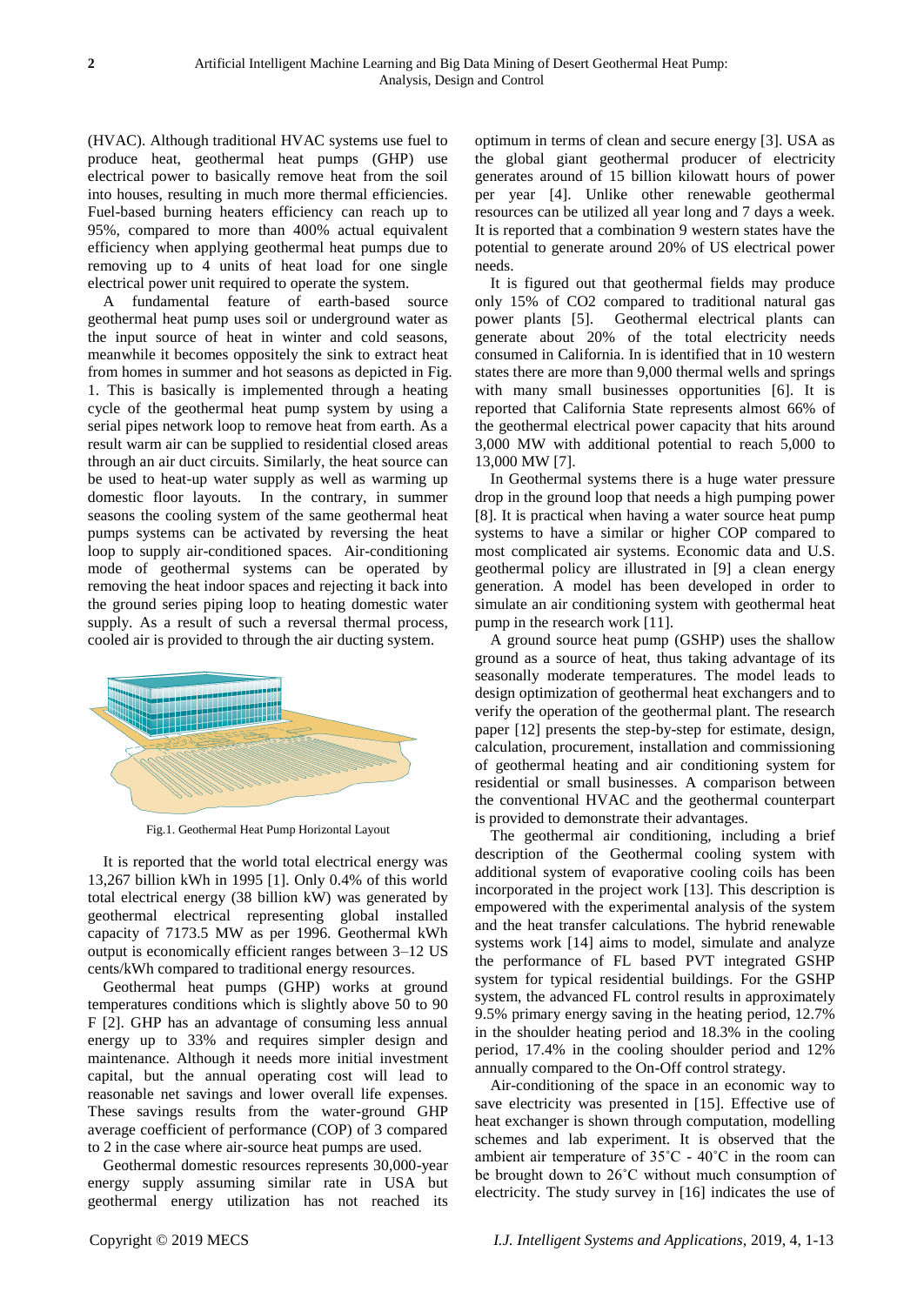earth as a heat-sink with an aim of controlling global warming and moving towards a greener air-conditioning technology.

Integrated systems of solar and geothermal energies and proposes design for heating, ventilation and air cooling system for use in Gujarat on commercial basis for domestic and commercial buildings is discussed in the work [17]. The results prove economical than conventional cooling systems working on electrical energy as it makes use of both the accumulation and loss of heat simultaneously at two different places for heating and cooling respectively. A general description of passive cooling system of building by using ground as a heat exchanger is given in [18]. This project utilizes less area and results in more fruitful outcomes with respect to passive cooling.

## *B. Related Work Review*

A review of the recent advancements in geothermal heating and cooling system is presented by the work [19]. It uses earth's heat for space heating and cooling with the use of heat pump systems, saving up to 51% electricity consumption in HVAC, and reduced CO2 emissions. A description of the Geothermal cooling system is included in the paper [20]. It demonstrates the experimental analysis of the system and the heat transfer calculations. Sustainable renewable heating system for residential buildings and domestic hot water is proposed in [21] based on a combined solar ground heat pump system.

Modeling and operation control is implemented using TRNSYS software. A maximum COP of 3.75 is reported with power reduction of 8.7%. Two pilot systems have been created to upgrade the heating/cooling systems of two existing buildings on the largest industrial estate in Italy are reported in [22]. The first system features a geothermal heat pump with an innovative layout: a heatstorage water tank, buried just below ground level, allows a significant reduction of the geothermal unit size, hence requiring fewer and/or shorter boreholes (up to 60%– 70%).

Machine learning challenges with Big Data were compiled, summarized, and organized in paper [23]. The article [24] unfolds a uniform model to facilitate the exploitation of the experiences produced by the interactions of the pedagogical actors. A comprehensive survey on what is Big Data, comparing methods, its research problems, and trends was provided in [25]. Then a survey of Deep Learning, its methods, comparison of frameworks, and algorithms is presented. An extensive literature study and review of latest advances and new methodologies in researches on machine learning for processing big data is presented in [26].

A literature survey of the latest advances in researches on machine learning for big data processing is presented in [27]. It reviews the machine learning techniques and highlight some promising learning methods in recent studies, such as representation learning and deep learning. In the article proposed in [28] to use general machine learning approach by finding that memory mapping is also a feasible technique for scaling up general machine

learning algorithms that enables existing machine learning algorithms to work with out-of-core datasets through memory mapping a faster speed. A survey of latest optimization methods for big data applications is presented in [29]. Revision of data mining algorithms used for CRM is presented in review paper [30].

Prediction of Greenland geothermal heat flux is investigated using machine learning in the article [31]. This work aims to model and understand heat stemming underground Greenland Ice Sheet and predict ice losses and rise of sea water. A prediction model of energy demand using machine learning and linear regression is presented in [32]. This work aimed to determine the thermal response time of the building. It is found that the response time is almost 40 min. Hot water consumption patterns of air-to-water heat pump and associated COP are trained using support vector machines (SVM) [33]. The operation analysis over one year is evaluated to predict COP in comparison to the actual value.

Bosch Applications Manual presents some of the most common applications of Bosch geothermal heat pumps for residential applications [34]. This applications manual provides a complete review of geothermal heat pump technology, components and operation, as well as guidance on the design and installation of ground heat exchangers and Bosch geothermal heat pump systems for domestic use (residential).

This paper present a novel approach to control the operation of GTP system using artificial intelligent machine learning and thermal big data. This paper is organized as follows. Section II on 'Geothermal Heat Pump Loop Classifications and Advantages' identifies different types of geothermal heat pumps, while Section III ‗Heat Pump Thermodynamics' introduces the thermodynamics principles of heat pump is discussed in Section III. A geothermal case study for Al-Ain city in United Arab Emirates is considered in the section IV ‗Geothermal Heat Pump Design: United Arab Emirates Outlook Case'. In section V, Artificial Intelligent and Big Data Machine Algorithm is presented. Meanwhile, learning of Desert Geothermal Heat Pump. Furthermore, the application of AI and Big Data Machine learning to control geothermal heat pump in UAE is introduced in section VI. Finally, conclusions and future work are discussed in section VII.

## II. GEOTHERMAL HEAT PUMP LOOP CLASSIFICATIONS AND ADVANTAGES

## *A. GHP Classifications*

Geothermal heat pumps systems can basically be classified into two major groups: closed-loop and closedloop systems. The closed-loop is made-up of series of piping circuit buried underground or submerged in the water. Meanwhile, open-loop type is based on pumping underground water. The selection of the loop type is particularly depends on the expense of soil drilling or trenching, the nature of ground topography, the availability heat source such as ground, water or air.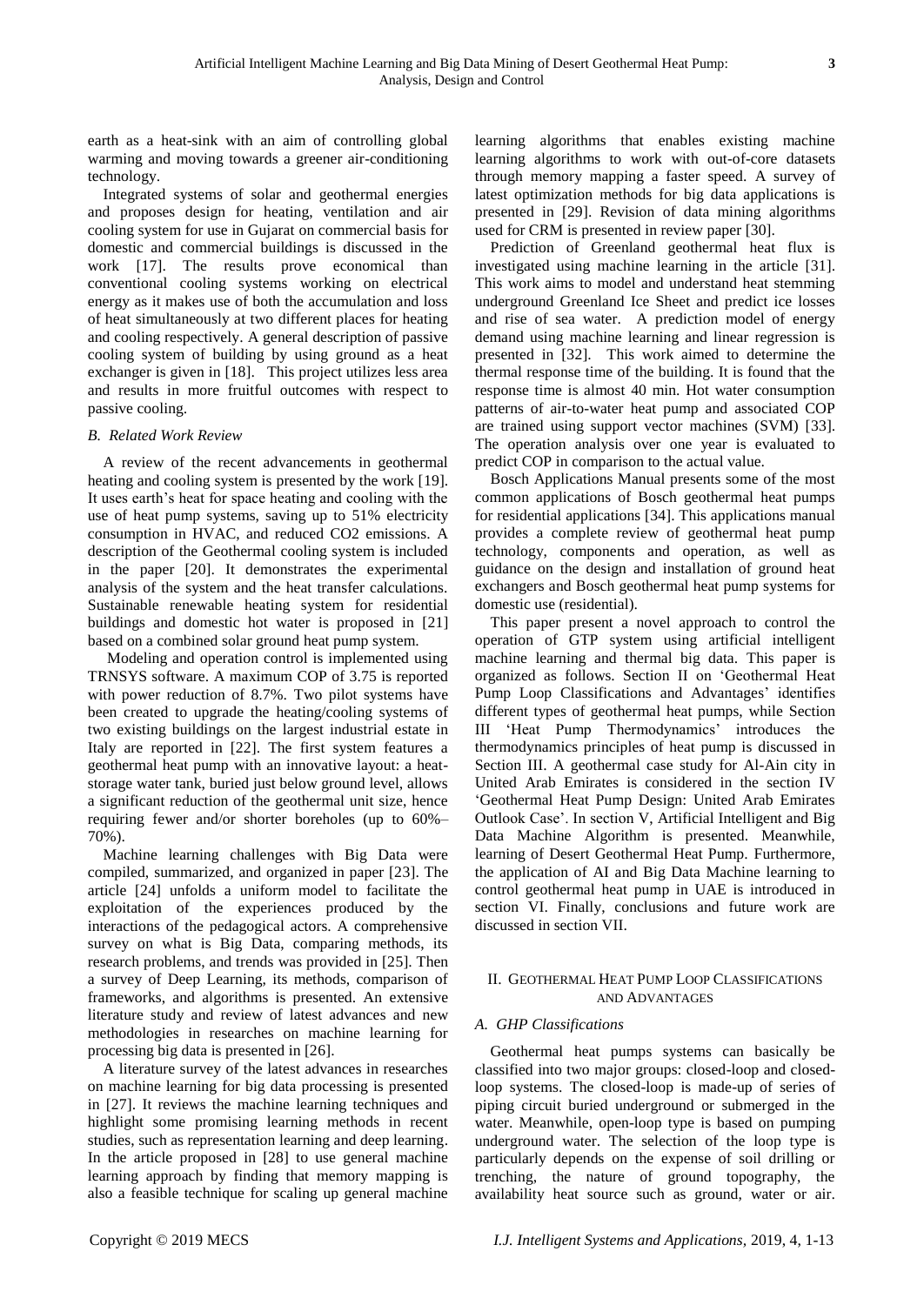Classification of these GHP loops are displayed in Fig.2:

- Horizontal Trench Loop Type;
- Vertical Loop Type;
- Pond Loop Type;
- Open Loop Type;



Fig.2. Geothermal Heat Pump Types

## *B. GHP Advantages*

GHP known as water-and-ground-coupled heat pumps are more advantageous over air-source heat pumps as follows:

- Low Operating Cost: GHP are characterized by delivering 4 units of energy as output compared to one single unit input of electrical energy. This is equivalent to 400% efficiency rating comparing to 945 of gas burning systems.
- Superior Comfort and Safer.
- Cleaner and Quieter.
- Reliable and Environmentally Friendly.

The following figures represents saving energy and costs of GHP compared heating sources and applications.

| <b>Energy/Fuel</b><br>Source   | <b>Heat</b><br>value in<br><b>Btu</b> | Units | Cost / Unit   | Cost<br>1,000,00<br>$0$ Btu | Approx.<br>Annual<br>Cost |
|--------------------------------|---------------------------------------|-------|---------------|-----------------------------|---------------------------|
| Propane                        | 24,197                                | Liter | \$0.885/liter | \$47.55                     | \$4,755.00                |
| Oil                            | 36.596                                | Liter | \$1.00/liter  | \$38.26                     | \$3,826.00                |
| Electricity                    | 3,413                                 | kWh   | \$0.08/kW     | \$23.44                     | \$2,344.00                |
| Natural Gas                    | 948.213                               | GJ    | \$16.00/GJ    | \$21.94                     | \$2,194.00                |
| Air Source<br><b>Heat Pump</b> | 3.413                                 | kWh   | \$.08/kW      | \$9.38                      | \$938.00                  |
| Ground<br>Source Heat<br>Pump  | 3.413                                 | kWh   | \$.08/kW      | \$4.68                      | \$468.00                  |

Table 1. Heat Sources Comparison in terms of Heat Value and Annual Cost\*

\*February 2007 for Victoria, BC, based on a home of approximately 2,000 square feet, \$CAD

## III. HEAT PUMP THERMODYNAMICS

Heat pump unit is a device can be defined as thermal system that that extracts heat energy from a cold medium to a warm medium as displayed in Fig. 3. It worth to mention that both GHP and Refrigerators share the same cycle but are different in purposes. The main purpose of a refrigeration unit is to keep the cooled space at a low temperatures by extracting heat from it and discharging it to a warm medium.



Fig.3. Heat Pump Schematic Diagram



Fig.4. Geothermal Heat Pump Type (Source: Oklahoma State University)



Fig.5. Geothermal Cooling Pump Type (Source: Oklahoma State University)

On the other hand, the purpose of a GHP is meant to ensure the heated space is kept at a high temperature conditions. This can be achieved by extracting heat from a low-temperature medium (well water or outdoor air)

Copyright © 2019 MECS *I.J. Intelligent Systems and Applications,* 2019, 4, 1-13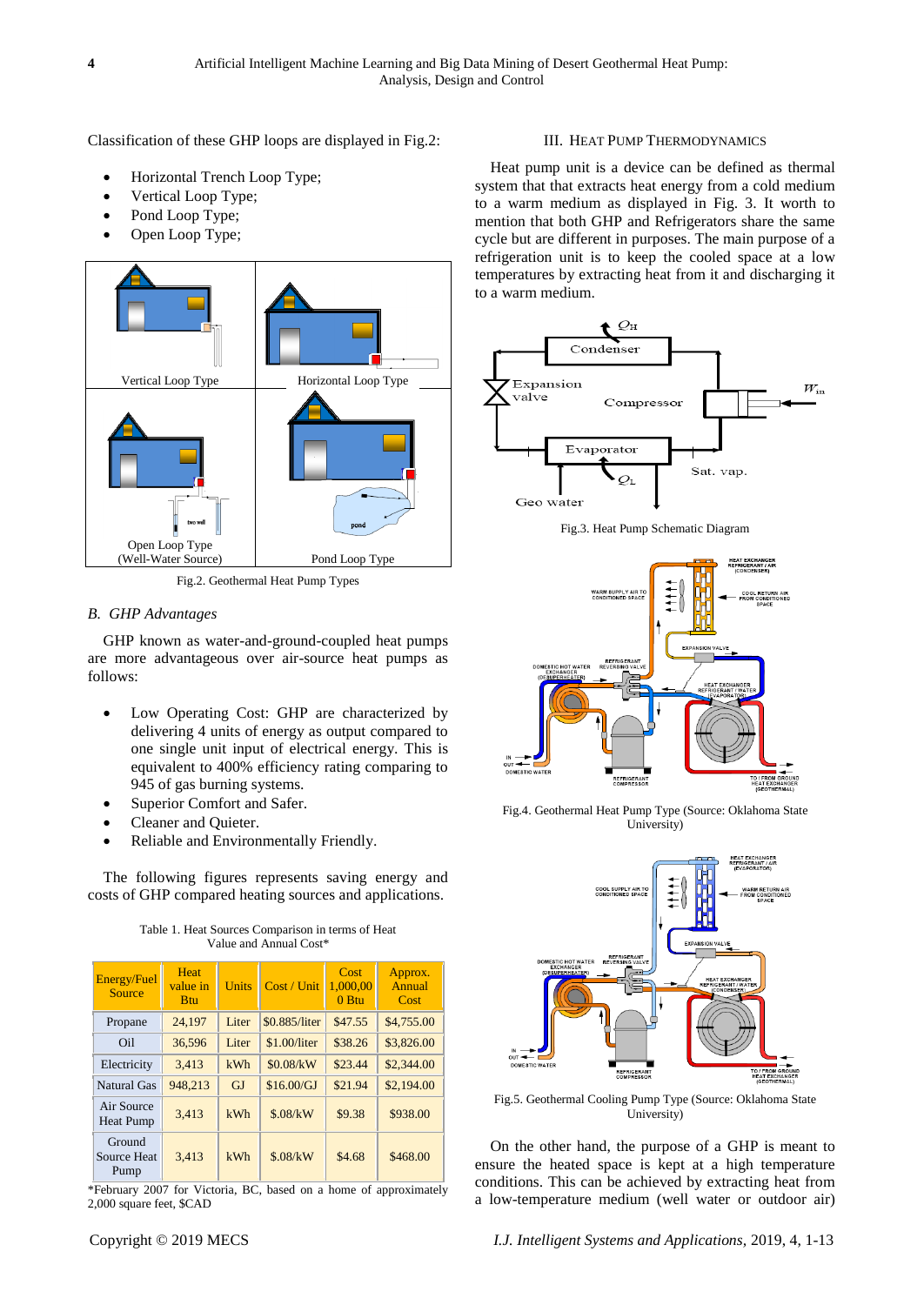and providing it to the high-temperature space (indoor home). Fig. 4 and Fig. 5 demonstrate the schematics of the geothermal heat pump and cooling pump, respectively.

For the purpose of analysis a steady-flow process is assumed, the heat-pump thermodynamics is governed by four balance equations, balance of mass, balance of energy, balance of exergy and finally balance of entropy . These balance equations are applied to find the heat input, the rate of exergy decrease, the rate of irreversibility, and the energy and exergy efficiencies [10]. These relations reinforce the fundamental principles that during an actual process mass and energy are conserved, entropy is generated, and exergy is destroyed.

The mass balance equation can be expressed in the time rate of change form

$$
\dot{m}_{in} - \dot{m}_{out} = \frac{dm_{sys}}{dt} = 0 \tag{1}
$$

where *m* is the mass flow rate, and the subscript *in* and *out* stands for inlet and out for outlet, respectively, meanwhile  $\frac{dm_{sys}}{m}$ *dt* represents the rate of change in mass accumulated in the system. The general energy *E* balance can be formulated as:

$$
\dot{E}_{in} - \dot{E}_{out} = \frac{dE_{sys}}{dt} = 0
$$
\n(2)

where *E* stands for Energy, the subscript *in* and *out* stands for inlet and out for outlet, respectively. Meanwhile, the general energy balance can be specified more explicitly as

$$
(\dot{Q}_{in} - \dot{Q}_{out}) + (\dot{m}_{in}h_{in} - \dot{m}_{out}h_{out}) = (\dot{W}_{out} - \dot{W}_{in})
$$
 (3)

where Q stands for the heat,  $(Q_{in} - Q_{out})$  is the rate of net heat output, *W* stands for the work,  $(W_{out} - W_{in})$  is the rate of net of work output, and  $h$  is the enthalpy per unit mass. The rate form of the balance of entropy  $S$  is given by:

$$
(\dot{S}_{in} - \dot{S}_{out}) + \dot{S}_{gen} = \frac{dS_{sys}}{dt} = 0
$$
 (4)

where  $(S_{in} - S_{out})$  stands for the net of entropy inputoutput,  $S_{gen}$  is the generated entropy. Moreover, the rates of entropy transfer by heat transferred at a rate of *Qin* and mass flowing at a rate of *m* are defied as  $\frac{E_{heat}}{I} = \frac{\mathcal{Q}_{in}}{T}$ *in*  $dS$  *Q dt T*  $=\frac{\sum_{in}}{n}$  and  $\frac{dS_{\text{mass}}}{dt} = \dot{m}s$ 

 $\frac{d_{mass}}{dt} = \dot{m}s$ , respectively. The last Equation (4) can be modified as:

$$
\dot{S}_{gen} = \dot{m}_{out} S_{out} - \dot{m}_{in} S_{in} - \frac{Q_{in}}{T_{in}}
$$
\n<sup>(5)</sup>

Moreover, the general exergy balance  $X$  can be expressed in the rate form as:

$$
(\dot{X}_{in} - \dot{X}_{out}) + \dot{X}_{dest} = \frac{dX_{sys}}{dt} = 0
$$
 (6)

where  $(X_{in} - X_{out})$  stands for the net of general exergy balance, and  $X_{\text{dest}}$  is the net of the destroyed energy (energy destruction). The rate form of the general exergy balance can now be written as:

$$
\left(1 - \frac{T_0}{T}\right) (\dot{Q}_{in} - \dot{Q}_{out}) - (\dot{W}_{out} - \dot{W}_{in}) + (\dot{m}_{in}\phi_{in} - \dot{m}_{out}\phi_{out}) = \dot{X}_{dest}
$$
\n(7)

where  $T_0$  refers to the environment temperature,  $T$  stands for the medium temperature,  $\phi = (h - h_0) - T_0(s - s_0)$  is defined as the flow (specific) exergy. The irreversibility *I* is given by the following equation:

$$
\dot{I} = T_0 \dot{S}_{gen} \tag{8}
$$

Furthermore, the coefficient of performance of energy of the geothermal heat pump unit itself *COPheat pump* and, meanwhile, the whole system *COPsys* can be determined, respectively, by

$$
COP_{heat-pump} = \frac{\dot{Q}_{shl}}{\dot{W}_{comp}} \tag{9}
$$

$$
COP_{\rm sys} = \frac{\dot{Q}_{\rm shl}}{\dot{W}_{\rm input}}\tag{10}
$$

where  $Q_{shl}$  the space heating load,  $W_{comp}$  is the work input to the compressor and  $W_{input}$  is the total work input rate to the system.

### IV. GEOTHERMAL HEAT PUMP DESIGN: UNITED ARAB EMIRATES CASE STUDY

#### *A. Thermal Conditions*

Desert is increasingly seen as sources for solar energy. The technology now exists to supply all of the world's electricity needs with 10% of the Sahara. Mojave Solar Park will be the world's largest solar generating plant. Sand covers only about 20% of Earth's deserts as listed in Table 2. Remarkably, the total desert areas on Earth is almost close to 29,800,000 km² which represent a

I.J. Intelligent Systems and Applications, 2019, 4, 1-13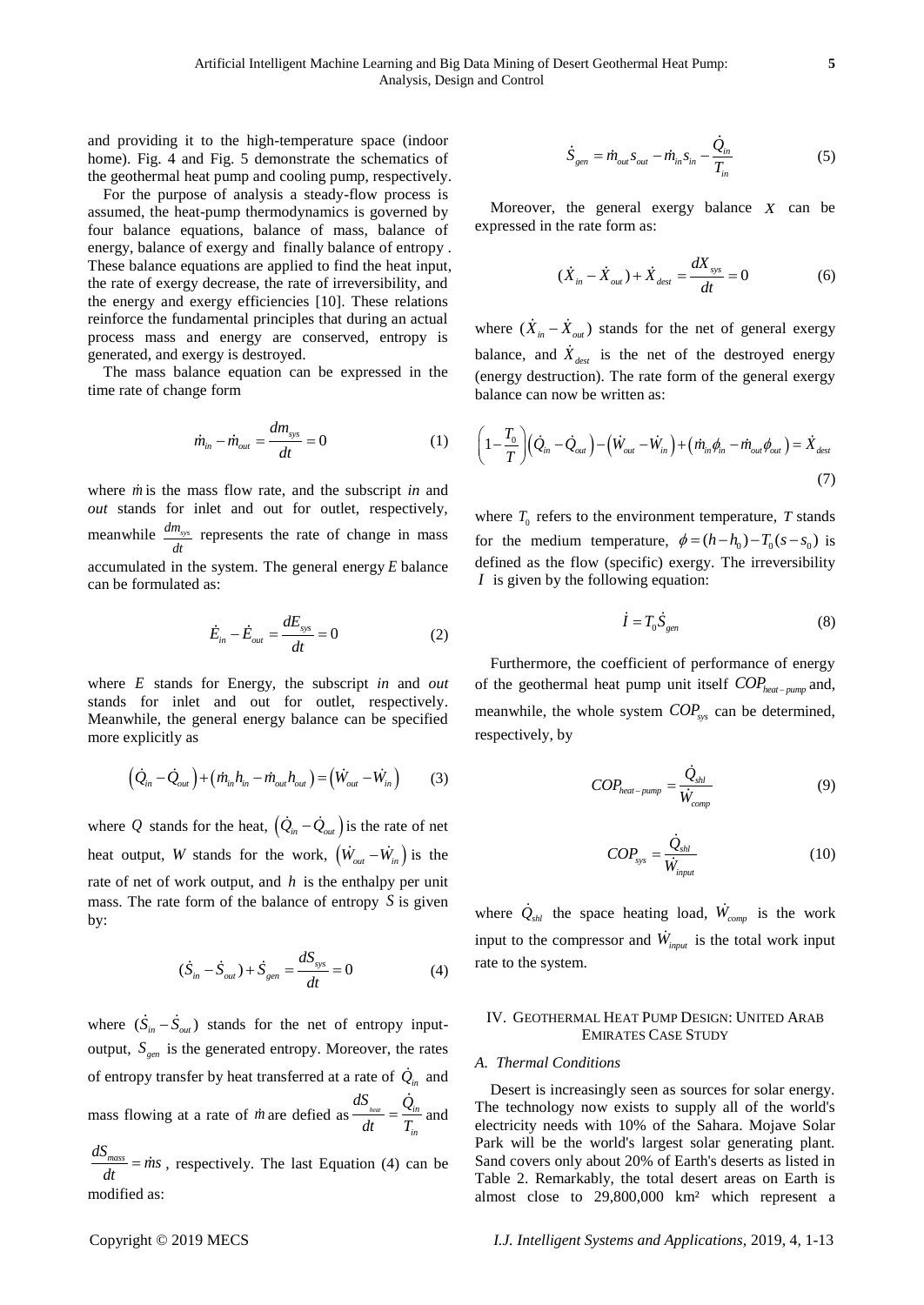sustainable and free source of renewable energy. Sahara and Middle East deserts only represents 30% and 10% of this geothermal source, respectively. The global energy map details the solar energy per unit area is shown in Fig. 6. It can be noticed that the maximum solar exposure exist in Sahara desert in Africa and Arabian Desert in the Middle East. Fig. 7 shows an amazing photo of one site of Al-Ain desert.

#### Table 2. Global Largest Deserts Area (Total: 29,788,430 km²)

| Rank           | <b>Desert</b>                             | Area (km 3) |
|----------------|-------------------------------------------|-------------|
| 1              | <b>Antarctic Desert (Antarctica)</b>      | 13,829,430  |
| $\overline{2}$ | Sahara (Africa)                           | 9,100,000   |
| 3              | <b>Arabian Desert (Middle East)</b>       | 2,330,000   |
| $\overline{4}$ | Gobi Desert (Asia)                        | 1,300,000   |
| 5              | Kalahari Desert (Africa)                  | 900,000     |
| 6              | Patagonian Desert (South America)         | 670,000     |
| $\overline{7}$ | Great Victoria Desert (Australia)         | 647,000     |
| 8              | <b>Syrian Desert (Middle East)</b>        | 520,000     |
| 9              | <b>Great Basin Desert (North America)</b> | 492,000     |
|                | 29,788,430                                |             |



 $\frac{1}{250}$  300 350 W/m<sup>2</sup>  $150 200$  $100$ 

Fig.6. Global Solar Heat Energy Map per Unit Area



Fig.7. A Photo of an Open UAE Desert Outlook

#### Table 3. Monthly Air Temperature, Soil Temperature and Solar Radiation (Al-Ain City, UAE )

| Month      | Temperature $(\mathcal{C})$ |      | Soil $(\mathcal{C})$ |                   | <b>Solar Radiation</b><br>(Wh/m2) |      |                |
|------------|-----------------------------|------|----------------------|-------------------|-----------------------------------|------|----------------|
| الشهر      | درجة الحرارة                |      |                      | درجة حرارة التربة |                                   |      | الإشعاع الشمسي |
|            | Max.                        | Mean | Min.                 | Max.              | Mean                              | Min. | Total          |
| Jan        | 28.8                        | 17.2 | 05.3                 | 31.5              | 19.7                              | 10.2 | 242664         |
| Feb        | 34.8                        | 20.0 | 06.5                 | 35.4              | 23.9                              | 12.0 | 312211         |
| Mar        | 38.3                        | 24.1 | 10.9                 | 40.2              | 28.3                              | 15.3 | 380966         |
| Apr        | 43.3                        | 29.7 | 12.7                 | 46.1              | 34.9                              | 20.7 | 398018         |
| May        | 44.9                        | 34.3 | 21.6                 | 50.9              | 40.3                              | 31.9 | 408292         |
| Jun        | 50.0                        | 35.7 | 23.8                 | 52.7              | 42.4                              | 34.3 | 360983         |
| Jul        | 49.2                        | 37.2 | 25.7                 | 59.8              | 44.1                              | 33.3 | 410121         |
| Aug        | 48.3                        | 37.2 | 26.9                 | 58.6              | 41.7                              | 28.5 | 395657         |
| Sep        | 46.1                        | 33.9 | 21.2                 | 52.7              | 39.1                              | 28.5 | 379552         |
| Oct        | 40.9                        | 29.7 | 17.4                 | 49.5              | 34.6                              | 24.3 | 348244         |
| <b>Nov</b> | 36.6                        | 24.5 | 14.1                 | 44.0              | 28.6                              | 19.3 | 270829         |
| Dec        | 29.9                        | 19.1 | 06.2                 | 33.0              | 21.4                              | 13.5 | 253926         |



Fig.8. Annual Temperature Changes in Al-Ain, UAE



Fig.9. Desert Soil Temperature Changes in Al-Ain, UAE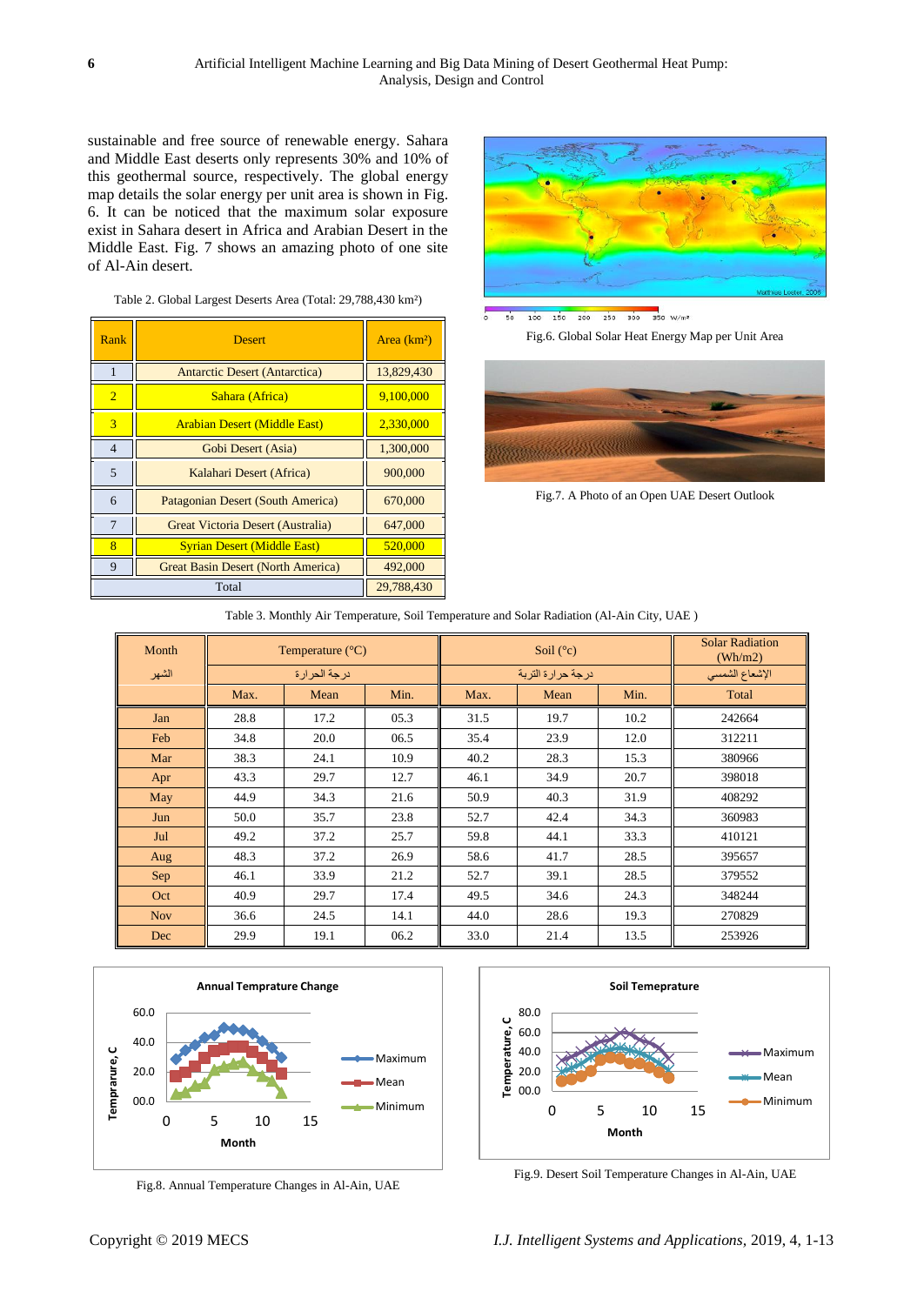

Fig.10. Total Solar Radiation in Al-Ain City in UAE



Fig.11. Cooling Load of an Average House in UAE

Details of the annual air temperature, soil temperature and solar radiation in Al-Ain City in United Arab Emirates are displayed in Table 3 and Fig. 8, 9 and 10. It can be seen that July records the highest temperature of 50°C along with 60°C for soil temperature and 410  $k \, W/m^2$ . Meanwhile, the temperature in winter nights may drop to  $6^\circ$ . The maximum and minimum monthly ambient average temperature ranges from 30-50  $\mathbb{C}$  and 6-25 °C, respectively as shown in Fig. 8. On the other hand, Fig. 9 displays that the highest and lowest monthly soil average temperature varies from 30-60  $\mathbb C$  and 10-35  $\mathbb C$ , respectively. This indicates for a crucial need for a combined cooling system in the summer season and a heating system in the winter time. Soil embodies a huge source of free geothermal reservoir. This due to a high solar radiation that ranges from 220,000-400,000 Whr/  $m^2$  as depicted in Figure 10.

In general, geothermal heat pump are considered to be most economical in UAE and meeting entire cooling load where having a huge cooling load during summer season and a relatively small heating load during winter.

# *B. Geothermal HeatPump: System Design*

Examining the average cooling load of houses in UAE indicates that a consumption of 8000 *kWh* in the peak summer time and 2000 *kWh* in the cool winter season as shown in Fig. 11. These data are used as a reference to design a geothermal cooling/heating pump system.

For this case study the following system specification have been selected: a) the pump has a power of 2 kW & 85% efficiency, b) one inch pipe size is selected with turbulent flow, c) the average swing temperature is selected as  $60 \, \text{C}$ , d) water is selected to be the cooling fluid of the geothermal heat pump.

The design analysis results identify the need for 5 trenches such that they are 2 meter deep and that are separated from one another by 2 meters (2 meter separation from trench center to trench center). Two layers of double pipes will be placed in each trench. In each trench, the pipes will have a 30 cm horizontal separation and a 30 cm vertical separation. Each trench will be 12 inches wide as Design data are depicted in Fig. 12.

The overall geothermal analysis results are demonstrated in Table 4. The thermal analysis shows that the GHP unit requires a total trench length of 66 m associated with 132 m pipe length. The cooling capacity estimated is as 12.4 kW associated with a heat pump COP of 2.8 along with system COP of 1.6 and water flowrate of 30.3 L/min. Moreover, the heating load capacity is calculated as 14.8 kW, heat pump COP of 4.3 and 2.3 system COP with a water flow rate up to 37.9 L/min. The predicted peak load for both cooling and heating are 9.4 and 11.7 kW, respectively.



Fig.12. Trench System Layout

|                                | <b>COOLING</b> | <b>HEATING</b> |
|--------------------------------|----------------|----------------|
| Total Trench Length (m):       | 66.N           | 0.0            |
| Trench Numher:                 | 5              | 5              |
| Single Trench Length (m):      | 13.2           | 0.0            |
| Total Pipe Length (m):         | 131.9          | 0.0            |
| Single Trench Pipe Length (m): | 26.4           | 0.0            |
| Unit Inlet $(°C)$ :            | 29.4           | 10.0           |
| Unit Outlet (°C):              | 35.5           | 6.6            |
| Total Unit Capacity (kW):      | 12.4           | 14.8           |
| Peak Load (kW):                | 9.4            | 11.7           |
| Peak Demand (kW):              | 5.7            | 5.1            |
| Heat Pump COP:                 | 2.8            | 4.3            |
| System COP:                    | 1.6            | 2.3            |
| System Flow Rate (L/min):      | 30.3           | 37.9           |

Furthermore, financial calculations show the geothermal system is very economic and competitive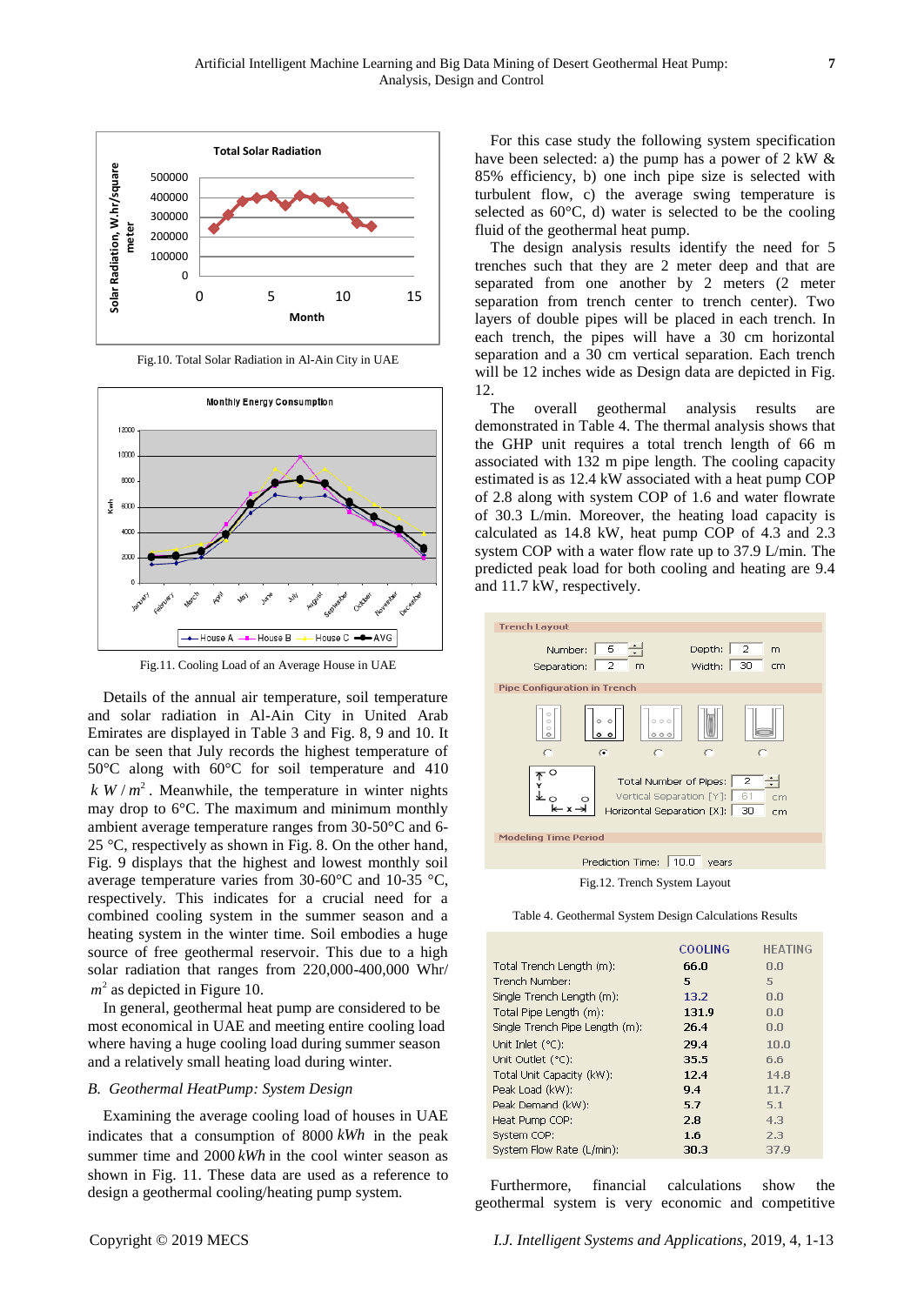comparing with the traditional cooling/heating systems as shown in Table 5. It is found out that the annual cost of the geothermal system costs around \$1676 compared with \$7992 when air-cooled chiller and boiler are used. To maintain the geothermal system for a life cycle (usually 20 years) it needs only \$14,659 comparing with 109,944 for air-cooled chiller and boiler conventional system. The overall life cycle of the geothermal system does not exceed (45%) of the life costs of the traditional system (\$81,881 compared to \$181,974).

Another direct system application of the GHP in UAE is to use it to cool the roof water tank in summer time as shown in Fig. 13. The water temperature becomes very hot and cannot bear it for domestic and personal usage washing hands and body, taking showers, cleaning homes especially by kids, women and elder people. This proposed GHP system also can implemented in cold environments so that it can be used to heat residential and commercial buildings in the winter and cool it in the summer season.

| Annual Costs (\$)                   | Geothermal | Air-cooled Chiller<br><b>Boiler</b> |
|-------------------------------------|------------|-------------------------------------|
| Energy                              | 533.83     | 89.84                               |
| CO2 Emissions                       | 88.97      | 14.97                               |
| Water                               | 0.00       | 279.64                              |
| Maintenance                         | 1,000.00   | 7,500.00                            |
| Mechanical Room Lease               | 53.82      | 107.60                              |
| <b>Annual Total</b>                 | 1,676.62   | 7,992.06                            |
| NPV Lifecycle Costs (\$) - 20 years |            |                                     |
| Energy                              | 9,844.91   | 1,656.92                            |
| CO2 Emissions                       | 1,126.32   | 189.56                              |
| Water                               | 0.00       | 5,592.72                            |
| Maintenance                         | 14,659.30  | 109,944.73                          |
| Mechanical Room Lease               | 788.96     | 1,577.34                            |
| Installation                        | 55,699.51  | 63,772.80                           |
| Salvage                             | (237.32)   | (759.43)                            |
| Lifecycle Total                     | 81,881.68  | 181,974.64                          |



Fig.13. Cooling Desert Roof Water Tank System by GHP

## V. ARTIFICIAL INTELLIGENT AND BIG DATA MACHINE LEARNING ALGORITHM

## *A. Big Data and Machine Learning*

In this section artificial intelligent and big data machine learning is used to analyze the weather conditions related to the geothermal heat pump performance such as: the air temperature, sand temperature, solar radiation, day, week, month and the year of recording. Geothermal heat pump big data tall arrays consists of a very huge number of rows (thermal observations) compared to a few number of columns (variables such as temperature, thermal radiation, day, week, etc.). In particular, tall arrays are used to analyze the big data. Tall arrays have the advantage to execute several calculations on diverse types of data that is outof-memory which happened when having large data that cannot be read into computer or system memory. Big data represented in tall arrays and tabulated matrices that have any number of rows can be used to perform out-ofmemory data calculations. Another feature of the tall arrays typically is that they can be kept unevaluated until calculations are requested to be performed.

Moreover, deferred calculations helps to combine the queued calculations by executing the minimum passes through the big data which will save time and calculate the output request when necessary.

Geothermal heat pump and weather parameters data store can be created and enable a collection an arbitrarily large amounts of data. Even missing data can be dealt with and replaced by a non-available data (NaN).Variables of concerned can be selected and categorized such as controlled temperature, room number, heat pump unit number and so on.

Additionally, geothermal tall data arrays can deal with any type of data such as numeric, logics, day, time duration, location or strings. Another significant feature of big data tall arrays is that it is not necessary to execute all or the majority of calculations immediately. On the contrast, actual calculations can be postponed until a computation request output is made. This will enable to keep tracking of all calculations and optimize the number of operational passes through the big data and will save time.

Data can also be sorted to view the top maximum or top minimum in switching-off controlled temperatures. Instead of plotting every single point in a big data set of the geothermal heat pump system, big data tall arrays can be visualized by minimizing the number of data points using sampling.

The proposed artificial machine learning algorithm can be used to perform diverse calculations depends on data types using tall arrays and tables despite the number of rows. Out-of-memory data can be analyzed in a way that tall arrays can be called for evaluation based on the request with a minimum number of passes and time execution. The following details summarizes the technique.

#### *B. Artificial Intelligent Big Data Analysis Criteria*

The proposed artificial machine learning criteria can be implemented using the following algorithm:

**Step 1**: Collect the geothermal dataset and create data storage. Identify the variables.

**Step 2**: Create Tall Arrays and Tall Tables that contain dates, numeric values of the geothermal dataset.

**Step 3**: Initiate and perform calculations on the tall data arrays.

**Step 4**: Gather the results. Defer unneeded operations.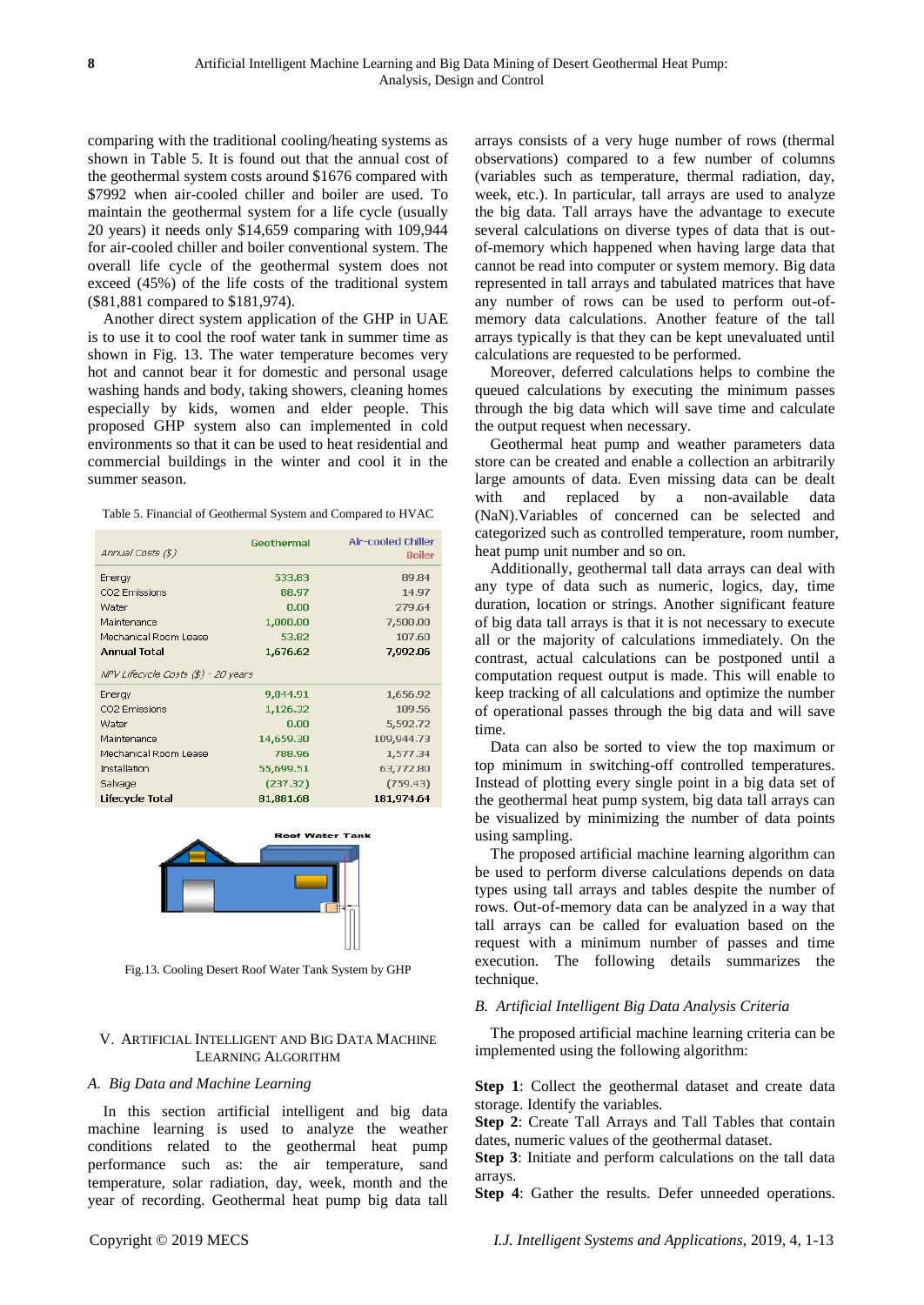Optimize number of calculations passes.

**Step 5**: Index and subscript of Tall Arrays. Select data subset.

**Step 6**: Choose data by logic indexing

**Step 7**: Identify Biggest Switch-off Cooling Hours

**Step 8**: Present the results in charts

**Step 9**: Scale-up the subset data to the whole dataset

**Step 10**: Partition geothermal data into training set and validation Set.

**Step 11**: Perform predictive analytics of switch-off cooling control using machine learning supervised learning model. Validate Model.

## VI. AI AND BIG DATA MACHINE LEARNING OF DESERT GTH: SMART SYSTEM FOR UAE APPLICATION

## *A. Dataset and System Size*

For the purpose of analysis in this research, the mean switch-off control hours of the geothermal heat pump is analyzed. This can be implemented by gathering all switch-off control hours and bring the results into memory which may require one single pass through the data operations. The weather historic records has been collected from *Weather Underground* website which provides weather reports and data for worldwide locations worldwide including UAE cities including Al Ain City and other weather stations.

This data set characterizes the daily temperature records since May  $1^{st}$ , 2015 until May  $25^{th}$ , 2018. This represents a data size of 1120 x 2 of the date and corresponding average daily temperature (total of 2240 data size). A sample data of January  $1<sup>st</sup>$ -10<sup>th</sup>, 2016 records is shown in the Table 6 below.

Some data can also be indexed by displaying only the first and last lots of the geothermal system tall array such as the first 1000 rows instead of the entire data. Logical operations on tall arrays can be also used to identify if true or false. Some rooms served by the geothermal heat pump system can also be selected for example by assigning the variable Room to the value 'Living Room'.

| Date      | Average Temperature, C |
|-----------|------------------------|
| 1/1/2016  | 24                     |
| 1/2/2016  | 25                     |
| 1/3/2016  | 21                     |
| 1/4/2016  | 19                     |
| 1/5/2016  | 19                     |
| 1/6/2016  | 20                     |
| 1/7/2016  | 19                     |
| 1/8/2016  | 19                     |
| 1/9/2016  | 20                     |
| 1/10/2016 | 21                     |

# *B. Machine Learning and Big Data Control of GTHP*

In this analysis, the Bosch four ton geothermal heat pump unit is selected as suitable applicable solution [34]. This model provides the required cooling capacity for Al Ain city with the GTHP compressor and corresponding ground heat exchanger which uses a two stage compressor. This Bosch geothermal heat pump will be operating at a full load most of the cooling run time during the summer time if the temperature exceeds  $37^{\circ}$ C (102°F) as displayed in Table 7. If the outdoor temperature drops closer to approximately  $24 \, \text{C}$ , the Bosch GTHP will begin to return to lower cooling or partial load capacity. Meanwhile, if the temperature drops below 19°C (67°F), then the GTHP will be switched off and save power.

Table 7. 4Ton Bosch Geothermal Heat Pump Unit, Technical Manual, Page 32 [34]

| <b>Bosch Geo Solutions Software Data</b> |                   |                            |                    |                        |                          |                     |
|------------------------------------------|-------------------|----------------------------|--------------------|------------------------|--------------------------|---------------------|
| <b>Bin</b><br>(TF)                       | Bin<br><b>Hrs</b> | <b>Bldg Load</b><br>(Btuh) | <b>EWT</b><br>(TF) | <b>HPCap</b><br>(Btuh) | Run <sup>1</sup><br>Time | Pwr<br>(kW)         |
| 102                                      | 26                | 45714                      | 100                | 45714                  | 100%                     | 3.60                |
| 97                                       | 228               | 38571                      | 95                 | 38571                  | 100%                     | 2.46                |
| 92                                       | 427               | 31429                      | 91                 | 38235                  | 82%                      | 2.24                |
| 87                                       | 570               | 24286                      | 86                 | 38908                  | 62%                      | 2.15                |
| 82                                       | 852               | 17143                      | 82                 | 39581                  | 43%                      | 2.06                |
| 77                                       | 1126              | 10000                      | 77                 | 40254                  | 25%                      | 1.98                |
| 72                                       | 899               | 2857                       | 73                 | 40926                  | 7%                       | 1.89                |
| 67                                       | 827               | $\mathbf 0$                | 67                 |                        | $\Omega$                 | $\Omega$            |
| 62                                       | 701               | $\mathbf{0}$               | 66                 |                        |                          | $\ddot{\mathbf{0}}$ |

Table 8. Bosch Heat Pump Unit Interpolation of Run Time

| T, °C | Switch-Off (Hours) | Switch-On (Hours) |
|-------|--------------------|-------------------|
| 40    | $\mathbf 0$        | 24                |
| 39    | $\mathbf 0$        | 24                |
| 38    | $\mathbf 0$        | 24                |
| 37    | $\mathbf 0$        | 24                |
| 36    | $\pmb{0}$          | 24                |
| 35    | $\mathbf{1}$       | 23                |
| 34    | 3                  | 21                |
| 33    | $\overline{a}$     | 20                |
| 32    | $\overline{7}$     | 18                |
| 31    | 9                  | 15                |
| 30    | 11                 | 13                |
| 29    | 12                 | 12                |
| 28    | 14                 | 10                |
| 27    | 15                 | 9                 |
| 26    | 17                 | $\overline{7}$    |
| 25    | 18                 | 6                 |
| 24    | 19                 | 5                 |
| 23    | 21                 | 3                 |
| 22    | 22                 | $\overline{2}$    |
| 21    | 23                 | $\mathbf{1}$      |
| 20    | 24                 | $\mathbf{1}$      |
| 19    | 24                 | $\mathbf 0$       |
| 18    | 24                 | $\mathbf 0$       |
| 17    | 24                 | $\mathbf 0$       |
| 16    | 24                 | $\mathbf{0}$      |
| 15    | 24                 | $\mathbf{0}$      |

Based on the technical information provided by Bosch 4 Ton Geothermal Heat Pump Unit provided in Table 7,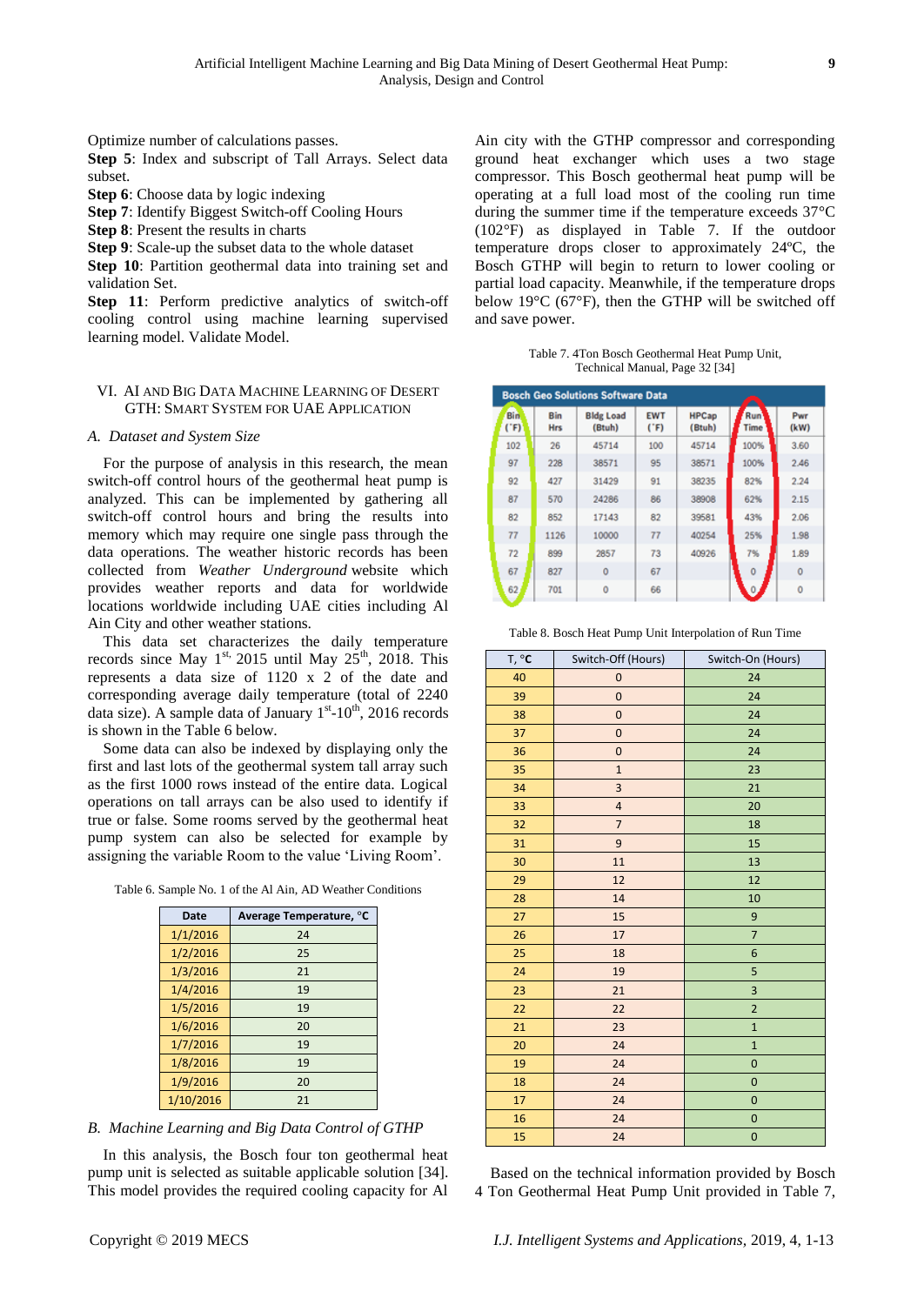an interpolation table is constructed to correlate the GTHP control mode (switch-on/switch-off) and running time with temperature values. Running time of 100% represents a full 24 hours operation, 25% running time indicates 6 hours of GTHP operations, meanwhile 0% represents a full 24 hours switching status. Further details are depicted in Table 8.

Big data machine learning algorithm introduced in section V has been implemented by creating tall arrays for the 1120 x 2 dataset. Preview of partial subset of the first week on January of 2016 is displayed in Table 9 showing year, week, day and geothermal switch off hours which ranges from 18 to 24 hours.

Table 9. Preview of the Geothermal Heat Pump System Big Data

| Year | Month | DayofMonth | <b>SwitchoffHours</b> |
|------|-------|------------|-----------------------|
|      |       |            |                       |
| 2016 | 1     | 1          | 19                    |
| 2016 | 1     | 2          | 18                    |
| 2016 | 1     | з          | 23                    |
| 2016 | 1     | 4          | 24                    |
| 2016 | 1     | 5          | 24                    |
| 2016 | 1     | 6          | 24                    |
| 2016 | 1     | 7          | 24                    |

In order to achieve efficient out-of-memory calculations, operations can be performed for a subset data and deferred for the rest. A display of the deferred data is shown in Table 10. Moreover, this approach will benefit in saving total time executions and number of data passes. Table 11 demonstrates an average of two passes were achieved so quickly with an average switch hours of 11.77.

Table 10. Deferred Preview of the Geothermal Heat Pump System Big Data

| Year | Month | DayofMonth | SwitchoffHours |
|------|-------|------------|----------------|
|      |       |            |                |
| 2    | 2     | 2          | 2              |
| ۰    |       |            |                |
|      |       | ν          | 2              |
| я    | и     | г          | ٥              |
|      |       |            |                |
|      |       |            |                |

Table 11. Mean of the Switch-off Control Hours of the Geothermal Heat Pump System Big Data

|                             |  |  |  | Pass 1 of 2: Completed in 0 sec |  |  |
|-----------------------------|--|--|--|---------------------------------|--|--|
|                             |  |  |  | Pass 2 of 2: Completed in 0 sec |  |  |
|                             |  |  |  | Evaluation completed in 0 sec   |  |  |
| $mSwitchoffhours = 11.7712$ |  |  |  |                                 |  |  |

Another machine learning subset has been evaluated for the cooling period starts at May 18th until May 25th, 2018 is demonstrated in Table 12 and Table 15. It is found out that the GTHP is switched off for 11 hours on May 19 of 2018 which represents the maximum idle period, meanwhile, the GTHP operated for 21 hours for the period ranges between 22-25 of May, 2018 with only 3 hours of switching off as displayed in Table 13.

| Table 12. Sample No. 2 of the Al Ain, AD Weather Conditions |  |  |  |  |
|-------------------------------------------------------------|--|--|--|--|
|-------------------------------------------------------------|--|--|--|--|

| Date      | Average Temperature, C |
|-----------|------------------------|
| 5/18/2018 | 32                     |
| 5/19/2018 | 30                     |
| 5/20/2018 | 31                     |
| 5/21/2018 | 32                     |
| 5/22/2018 | 34                     |
| 5/23/2018 | 34                     |
| 5/24/2018 | 34                     |
| 5/25/2018 | 34                     |

| Table 13. Sample Preview of the Geothermal Heat Pump System of |              |  |  |
|----------------------------------------------------------------|--------------|--|--|
|                                                                | January 2018 |  |  |

| Month | DayofMonth | <b>SwitchoffHours</b> |
|-------|------------|-----------------------|
|       |            |                       |
| 5     | 18         | 7                     |
| 5     | 19         | 11                    |
| 5     | 20         | 9                     |
| 5     | 21         | 7                     |
| 5     | 22         | з                     |
| 5     | 23         | з                     |
| 5     | 24         | з                     |
| 5     | 25         | з                     |
|       |            |                       |

Due to huge geothermal data, it is very important to sort the days when the GTHP has the maximum operating hours and minimum operating hours. This information is crucially important to draw conclusions about the energy consumption and economic saving. It will also provide recommendations about the maintenance schedules either it is routine check or inspection, or preventive maintenance, or troubleshooting or parts repair. For example Table 14 shows the big data analysis shows that geothermal heat pump system is entirely switched off on January 4-7, 2016. This indicates there were full 4 days of bill saving. These days can for example be used to repair or maintain the GTHP components, and/or inspect and check the piping, the wiring. System performance and conditions can be displayed on the control panel, or can be seen on the SCADA or DCS system as well as transmitting this information via smartphones and apps.

Table 14. Preview of the Most Switch-off Hours from 2016

| Year | Month | DayofMonth | <b>SwitchoffHours</b> |
|------|-------|------------|-----------------------|
| 2016 | 1.    |            | 24                    |
| 2016 |       | 5          | 24                    |
| 2016 | 1     | 6          | 24                    |
| 2016 |       | 7          | 24                    |

Due to huge and big data it is not suitable to plot all data point, therefore using tall arrays and tall tables can provide a visualized display of the geothermal data over years 2015-2018. The histogram shown in Fig. 14 represents number of switch-off hours of the geothermal heat pump system. This chart is valuable in calculating power consumption cost related to the GTHP system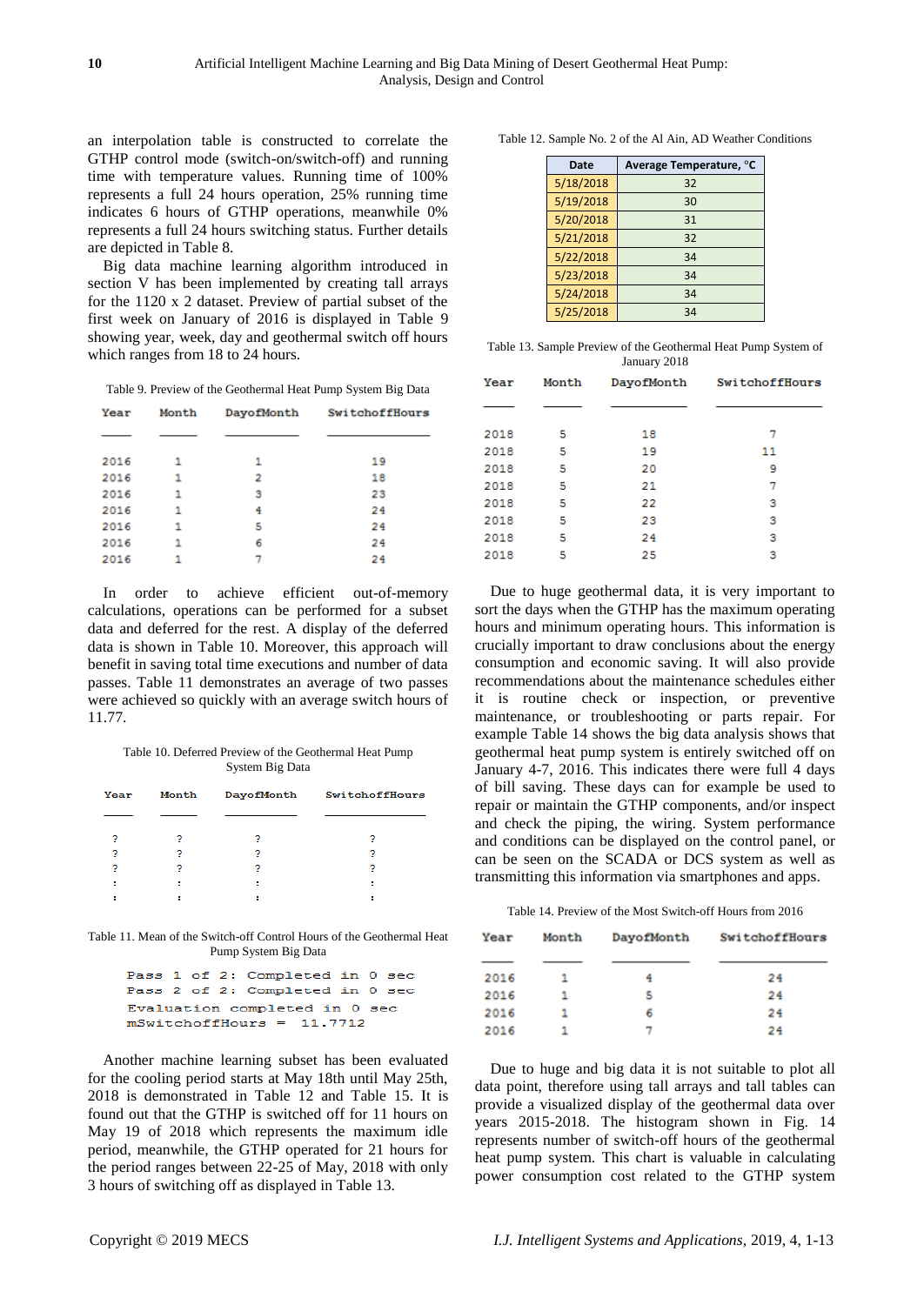operation. Additionally, it will help the maintenance team or service provider to prepare the maintenance schedules and tasks. The difference in the annual columns for year 2015, 2016, 2017 and 2018 is due to the availability of data has been obtained from *Weather Underground*.

Machine learning analysis of big data of geothermal heat pump can also be extended to calculate the average switching-off control hours per month. January represent the most economic month with less operating hours, meanwhile, summer months such as June, July and August bring an expensive bill with more operating hours as shown in Fig. 15.



Fig.14. Number of Switch-off Hours of GHP System from Years 2015/18



Fig.15. Switch-off Hours of the GHP System per Month for 2015/18

In order to develop the machine learning of the geothermal heat pump system, the data is split into two groups: a training subset and a validation subset by using random sampling and supervised linear regression learning mode. Development and utilization fitted supervised learning model will enable the system to predict the switch-off control hours and make it intelligent and smart. Moreover, it supervise the GTHP controller to switch on and off the system without the necessity to sense and measure real data. In other words, it will predict new operating switch-off-on control hour values and calculate the residuals. Data will be further explored by computing its centrality and the effect of the month and day of the week. The histogram depicted in Fig. 16 demonstrates the predicted trend of daily operating hours on monthly basis for the years 2015-2018. It is noticed that the supervised learning model was successful in predicting and controlling the GTHP operations. The white areas indicates operating hours, meanwhile, the blue areas represents switch-off hours. This will save almost \$553 per year and \$27,000 of life cycle cost.



Fig.16. Switch-off Hours Control of the GHP System from per Month for 2015-2018

#### VII. CONCLUSION

In this paper a novel artificial intelligent machine learning assisted geothermal heat pump (GHP) is proposed to analyze, design, control and predict its thermal system performance. The advantage of the geothermal source is represented in its sustainability, economic feasibility and availability around the clock. The main goal of this research is to generate a competitive thermal system based on thermodynamics principles. Historic weather conditions recorded by *Weather Underground* is used to design the GHP for Al Ain city in UAE as the main case study. The results show that geothermal heat pump are considered to be most profitable in meeting cooling needs during summer season and a relatively small heating load during winter.

The horizontal 66 m trench length layout resulted in cooling specifications of: 2.8 pump COP, flow rate of 30 L/min a cooling capacity of 12.4 kW. On the other hand, heating specification led to: 4.3 pump COP, flow rate of 38 L/min a cooling capacity of 14.8 kW. The GHP is found to be advantageous by saving almost 80% annually with an estimated cost of \$1700 compared to HVAC system. Amazingly, GPH life cycle cost is reduced by 87% to \$14,700 with respect to traditional systems.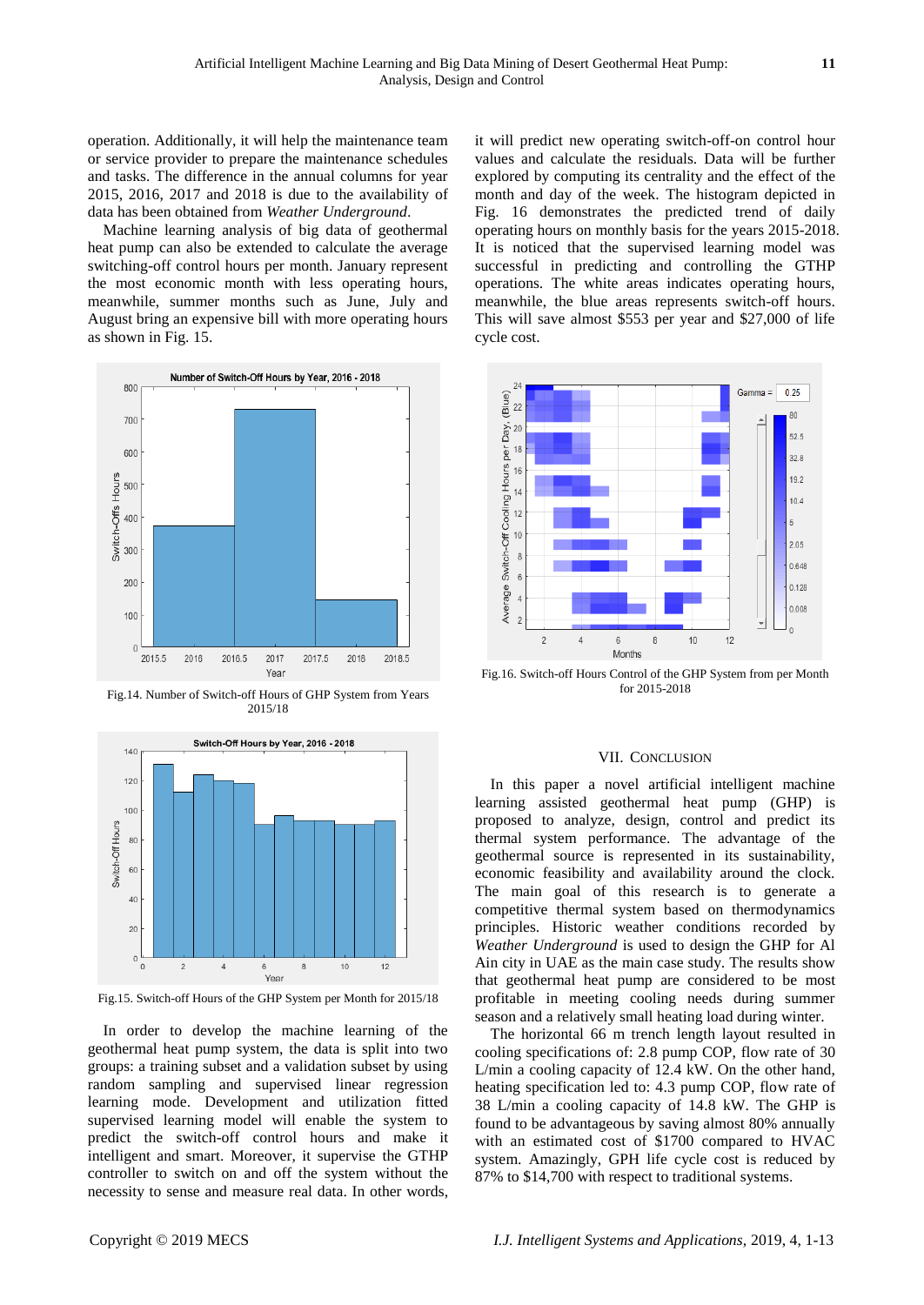Moreover, artificial intelligent and big data machine learning algorithm are used to analyze the weather thermal conditions and GHP performance for 2015-2018 data based tall arrays. Switch-off control hours of the geothermal heat pump is analyzed. One of Bosch four ton geothermal heat pump units is selected as a benchmark for GHP controllability analysis which has a ground heat exchanger and a two stage compressor. Bosch GHP operates at full load if the temperature exceeds  $37 \, \text{°C}$  and will switch-off if the temperature drops below 19  $\mathbb{C}$ . An interpolation subset has be created as a basis for machine learning. Big data machine learning algorithm introduced in section V has been implemented by creating tall arrays for the 1120 x 2 dataset.

GTHP maximum operating hours and minimum operating hours have been sorted out by big data analysis to provide information about the energy consumption, economic saving, making recommendations about the maintenance schedules either it is routine check or inspection, or preventive maintenance, or troubleshooting or parts repair. For instance, January is figured to be the most economic month with less operating hours. This month can for example be used to repair or maintain the GTHP components, and/or inspect and check the piping, the wiring. Meanwhile, summer months such as June, July and August are found to be very costly.

GHP system has become more intelligent by implementing a supervised linear regression machine learning algorithm in which a training subset and a validation subset are used. It is noticed that the supervised learning model was successful in predicting and controlling the GTHP operations. This led to saving almost 33% of the annual cost down to \$1,123 from \$1676 as well as saving \$27,000 of life cycle cost.

The achieved saving out of this proposed artificial intelligent machine learning strategy are remarkably found to be more economic and competitive compared to other schemes reported by other researchers. For example [14] has reported saving only 12% of cooling periods annually. In addition, the work scheme in [22] reported a power reduction of 8.7%.

It recommended that smart apps can be linked to GHP system to report its performance and conditions can be displayed on the control panel, or can be seen on the SCADA or DCS system as well as transmitting this information via smartphones and apps. Moreover, GHP system can be connected with real-time weather radar or station without the need for extensive sensory.

#### **REFERENCES**

- [1] Enrico Barbier, "Nature and technology of geothermal energy: A review," Renewable and Sustainable Energy Reviews, Elsevier, Volume 1, Issues 1-2, , Pages 1-69, March-June 1997.
- [2] Lund, John W., 1988. "Geothermal Heat Pump Utilization in the United States," Geo-Heat Center Quarterly Bulletin, Vol. 11, No. 1, Klamath Falls, OR.
- [3] Bruce D. Green and R. Gerald Nix, Geothermal—The Energy Under Our Feet Geothermal Resource Estimates for the United States, technical report, National Renewable Energy Laboratory, Colorado, 2006.
- [5] San Diego Regional Renewable Energy Study Group, Chapter 5: Potential for Renewable Energy in the San Diego Region, The Center for Energy Efficiency & Renewable Technologies, April 7, 2005.
- [6] Liz Battocletti, Geothermal Small Business Workbook, Bob Lawrence & Associates, Inc., U.S. Department of Energy, Office of Energy Efficiency and Renewable Energy, Geothermal Technologies Program, May 2003.
- [7] John Sass and Sue Priest, Geothermal California, U.S. Geothermal Development, October/September 2002.
- [8] McQuay International, Geothermal Heat Pump Design Manual, Application Guide AG 31-008, 2002.
- [9] Masashi Shibaki, Fredric Beck, Geothermal Energy for Electric Power A REPP Issue Brief, Renewable Energy Policy Project, December 2003.
- [10] Y. A. Cengel, M. A. Boles, Thermodynamics: an Engineering Approach, Fifth Edition, McGraw Hill, 2006.
- [11] Silvia Cocchi, Sonia Castellucci, and Andrea Tucci, Modeling of an Air Conditioning System with Geothermal Heat Pump for a Residential Building, Mathematical Problems in Engineering, Volume 2013, Article ID 781231, 6 pages, Hindawi Publishing Corporation, 2013.
- [12] M. Fathizadeh, Daniel Seim, Design and Implementation of Geothermal Systems for Heating and Air Conditioning, Proceedings of the World Congress on Engineering and Computer Science 2013, Vol I (WCECS 2013), San Francisco, USA, 23-25 October, 2013.
- [13] Gaffar G. Momin, Experimental Investigation Of Geothermal Air Conditioning, American Journal of Engineering Research (AJER), Volume-02, Issue-12, pp-157-170, 2013.
- [14] K. S. Leea, E. C. Kangb, , M. Ghorabc, L. Yangc, E. Entchevc, E. J. Leea, Smart Building Heating, Cooling and Power Generation with Solar Geothermal Combined Heat Pump System, 12th IEA Heat Pump Conference 2017, Roterdam, Holland, 2017.
- [15] Sneha Shahare, T. Harinarayana, Energy Efficient Air Conditioning System Using Geothermal Cooling-Solar Heating in Gujarat, India, Journal of Power and Energy Engineering, 4, 57-71, 2016.
- [16] Jaai Prakash Badgujar, Dheeraj Dilip Kulkarni, Sharique Ali Ahmad, Fauzia Siddiqui, Paramjit Thakur, Ground Coupled Heat Exchanger Air Conditioning System: Case Study, International Journal of Scientific & Engineering Research, Volume 8, Issue 3, March-2017.
- [17] Manan Shah, Anirbid Sircar, Karan Patel, Nahid Shaikh, Vivek Thakar, Dwijen Vaidya, Shishir Chandra, Comprehinsive Study on Hybrid Geothermal-Solar Cooling Systems with Special Focus on Gujarar, Western India, 43rd Proceeding on Workshop on Geothermal Reservoir Engineering, Stanford University, February 12- 14, 2018.
- [18] Sanjay N. Mali, Ashok B. More, D. S. patil, Application of Geothermal Cooling Techniques to Improve Thermal Conditions of a Residential Building, International Journal of Civil and Structural Engineering Research, Vol. 2, Issue 1, pp: (158-161), 2014.
- [19] Nimish Dhepe, Raahul Krishna, A Review of the Advancements in Geothermal Heating and Cooling System, Journal of Alternate Energy Sources and Technologies, Volume 8, Issue 1, 2018.
- [20] Rahul Vadher, Hiren Prajapati, Geothermal Air Conditioning, International Journal of Engineering Sciences & Resrarch Technology, 4(10): October, 2015.